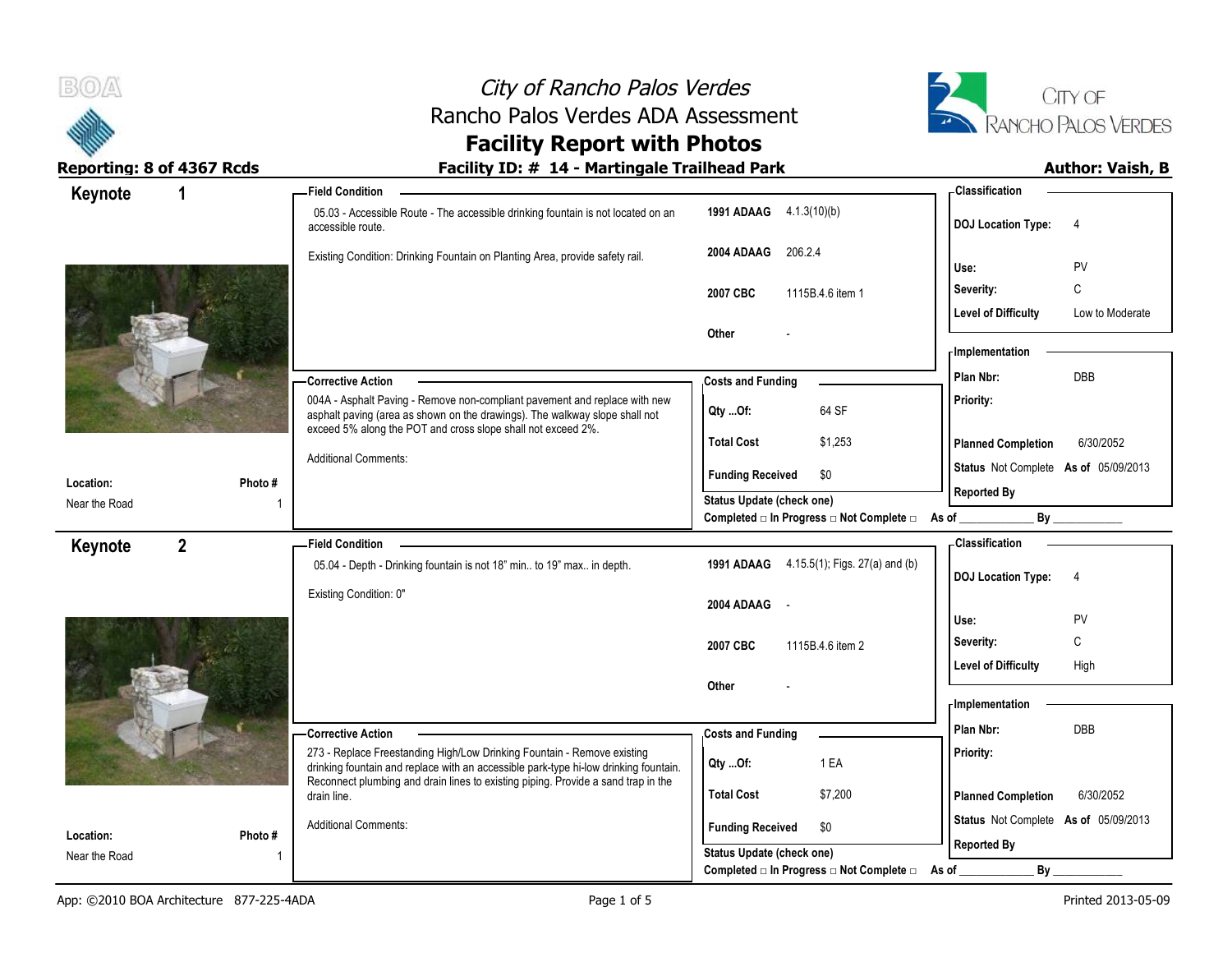

## City of Rancho Palos Verdes Rancho Palos Verdes ADA Assessment



## **Facility Report with Photos**

### Reporting: 8 of 4367 Rcds **Facility ID: # 14 - Martingale Trailhead Park Author: Vaish, B**

| Keynote                    | 3           | <b>Field Condition</b>                                                                                                                                                                                                                              |                                                | - Classification                            |
|----------------------------|-------------|-----------------------------------------------------------------------------------------------------------------------------------------------------------------------------------------------------------------------------------------------------|------------------------------------------------|---------------------------------------------|
|                            |             | 05.07 - Clear Floor Space - Drinking fountain does not have a 30" x 48" clear floor<br>space that adjoins or overlaps an accessible route of travel and that allows a<br>forward approach by wheelchair users. (A side approach is not acceptable.) | 1991 ADAAG 4.15.5(1); Figs. 27(c) and (d)      | <b>DOJ Location Type:</b><br>$\overline{4}$ |
|                            |             |                                                                                                                                                                                                                                                     | 2004 ADAAG<br>305.1                            |                                             |
|                            |             | Existing Condition: No Path of travel.                                                                                                                                                                                                              |                                                | PV<br>Use:                                  |
|                            |             |                                                                                                                                                                                                                                                     | 2007 CBC<br>1115B.4.6 item 2                   | C<br>Severity:                              |
|                            |             |                                                                                                                                                                                                                                                     |                                                | Level of Difficulty<br>Low to Moderate      |
|                            |             |                                                                                                                                                                                                                                                     | Other                                          | <b>Implementation</b>                       |
|                            |             |                                                                                                                                                                                                                                                     |                                                | <b>DBB</b><br>Plan Nbr:                     |
|                            |             | -Corrective Action<br>289 - Drinking Fountain - Miscellaneous - See Additional Comments                                                                                                                                                             | <b>Costs and Funding</b>                       | Priority:                                   |
|                            |             |                                                                                                                                                                                                                                                     | 1 EA<br>Qty Of:                                |                                             |
|                            |             | Additional Comments: See keynote 1 for corrective action.                                                                                                                                                                                           | <b>Total Cost</b><br>\$0                       | <b>Planned Completion</b><br>6/30/2052      |
|                            |             |                                                                                                                                                                                                                                                     | <b>Funding Received</b><br>\$0                 | Status Not Complete As of 05/09/2013        |
| Location:<br>Near the Road | Photo#<br>3 |                                                                                                                                                                                                                                                     | Status Update (check one)                      | <b>Reported By</b>                          |
|                            |             |                                                                                                                                                                                                                                                     | Completed □ In Progress □ Not Complete □ As of |                                             |
| Keynote                    | 4           | <b>Field Condition</b>                                                                                                                                                                                                                              |                                                | - Classification                            |
|                            |             | 05.01A - "Hi" Drinking Fountain Requirement - Where there is only one drinking<br>fountain area on a floor (e.g, an area with a drinking fountain or separate drinking                                                                              | 1991 ADAAG 4.1.3(10)(a); 4.15.1                | <b>DOJ Location Type:</b><br>$\overline{4}$ |
|                            |             | fountains), it is accessible to wheelchair users and not to persons who have<br>difficulty bending or stooping (i.e., the required accessibility for persons who have                                                                               | 2004 ADAAG 211.1, 211.2                        |                                             |
|                            |             | difficulty bending or stooping on each floor has not been provided).                                                                                                                                                                                |                                                | PV<br>Use:                                  |
|                            |             | <b>Existing Condition:</b>                                                                                                                                                                                                                          | 2007 CBC<br>1115B.4.6 item 1                   | B<br>Severity:                              |
|                            |             |                                                                                                                                                                                                                                                     |                                                | <b>Level of Difficulty</b><br>High          |
|                            |             |                                                                                                                                                                                                                                                     | Other                                          |                                             |
|                            |             |                                                                                                                                                                                                                                                     |                                                | - Implementation                            |
|                            |             | <b>Corrective Action</b>                                                                                                                                                                                                                            | <b>Costs and Funding</b>                       | DBB<br>Plan Nbr:                            |
|                            |             | 289 - Drinking Fountain - Miscellaneous - See Additional Comments                                                                                                                                                                                   | 1 EA<br>Qty Of:                                | Priority:                                   |
|                            |             | Additional Comments: See keynote 2 for corrective action.                                                                                                                                                                                           | <b>Total Cost</b><br>\$0                       |                                             |
|                            |             |                                                                                                                                                                                                                                                     |                                                | <b>Planned Completion</b><br>6/30/2017      |
| Location:                  | Photo #     |                                                                                                                                                                                                                                                     | <b>Funding Received</b><br>\$0                 | Status Not Complete As of 05/09/2013        |
| Near the Road              |             |                                                                                                                                                                                                                                                     | Status Update (check one)                      | <b>Reported By</b>                          |
|                            |             |                                                                                                                                                                                                                                                     | Completed □ In Progress □ Not Complete □ As of | $By_$                                       |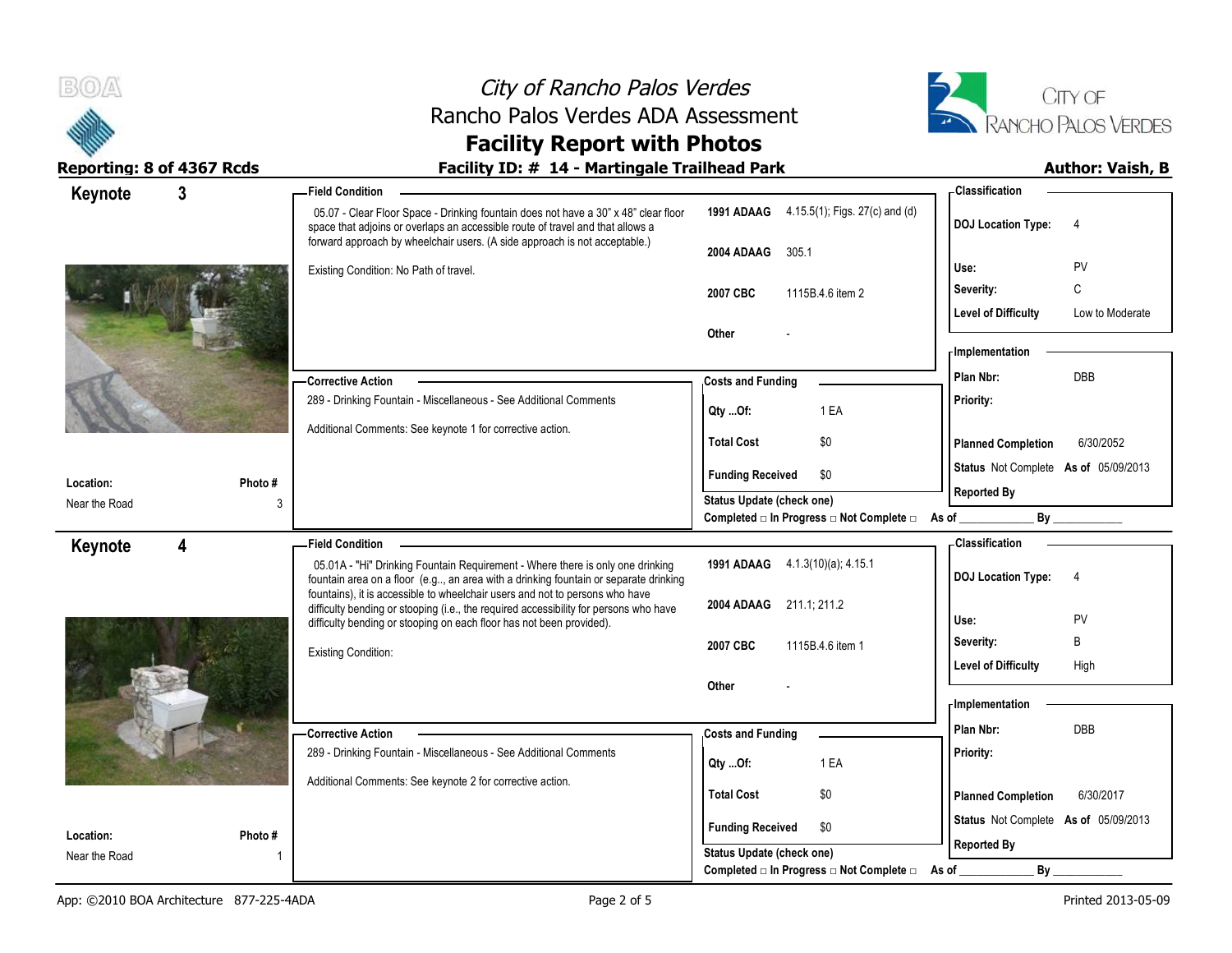



**Location:** Near the Road

App: ©2010 BOA Architecture 877-225-4ADA Page 3 of 5 Printed 2013-05-09 Page 3 of 5 Printed 2013-05-09

**Photo #**

**Other** -

**Total Cost** \$0

**Qty ...Of:** 1 EA

**Funding Received \$0 Status Update (check one)**

289 - Drinking Fountain - Miscellaneous - See Additional Comments

Additional Comments: See keynote 2 for corrective action.

**Corrective Action** 

5

**Status** Not Complete **As of** 05/09/2013

**Planned Completion** 6/30/2052

Level of Difficulty High

**Priority:**

**Reported By**

**Implementation**

**Costs and Funding <b>Plan Nbr:** DBB

Completed □ In Progress □ Not Complete □ As of \_\_\_\_\_\_\_\_\_\_\_\_\_\_\_\_\_ By \_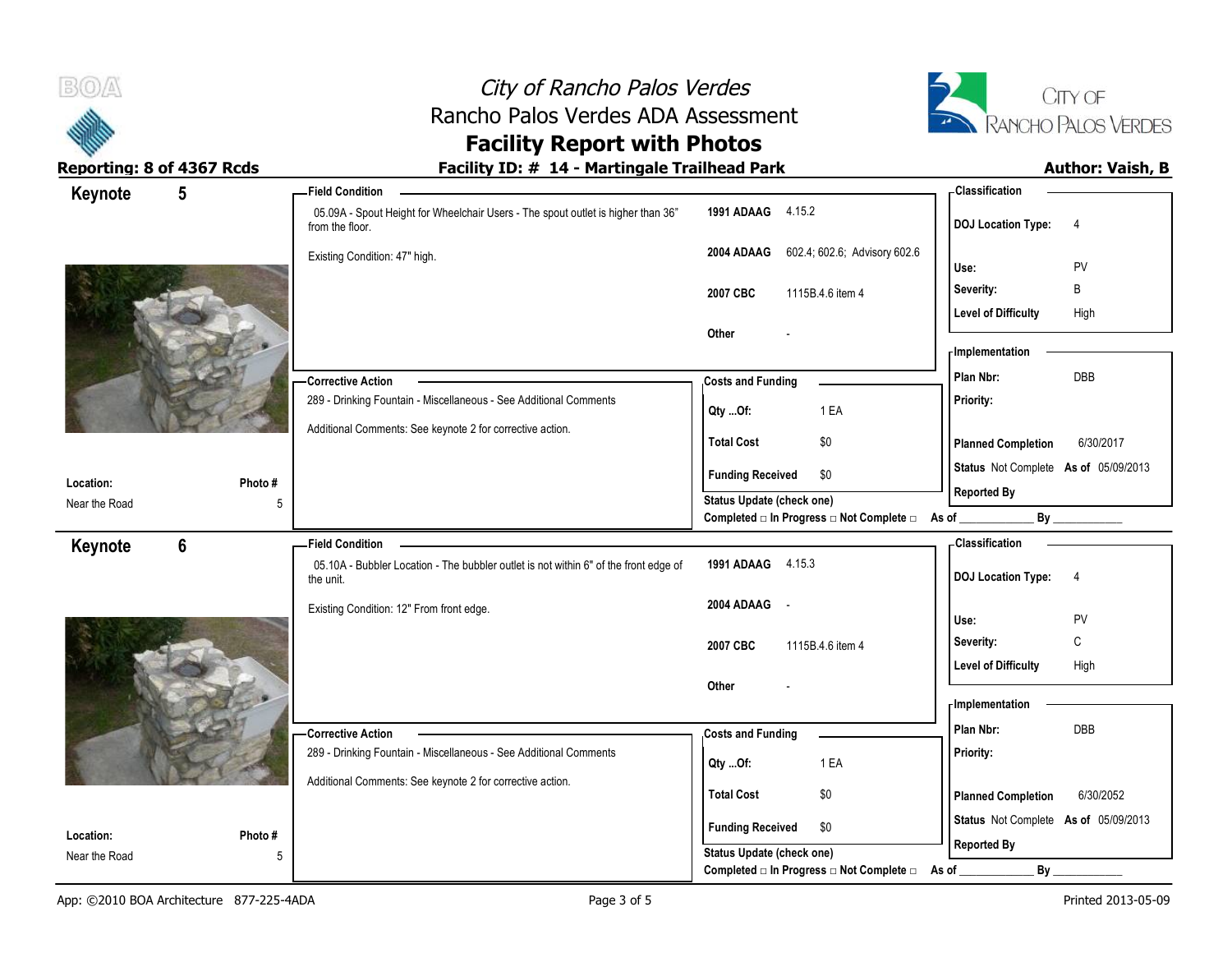| B(0)                      | City of Rancho Palos Verdes<br>Rancho Palos Verdes ADA Assessment<br><b>Facility Report with Photos</b>                                                                                                                                                |                                                                             | CITY OF<br>RANCHO PALOS VERDES                             |  |  |
|---------------------------|--------------------------------------------------------------------------------------------------------------------------------------------------------------------------------------------------------------------------------------------------------|-----------------------------------------------------------------------------|------------------------------------------------------------|--|--|
| Reporting: 8 of 4367 Rcds | Facility ID: # 14 - Martingale Trailhead Park                                                                                                                                                                                                          |                                                                             | <b>Author: Vaish, B</b>                                    |  |  |
| Keynote                   | -Field Condition                                                                                                                                                                                                                                       |                                                                             | - Classification                                           |  |  |
|                           | 05.13 - Operation - The controls are not compliant. (Accessible controls shall be<br>operable with one hand, and without tight grasping, pinching, or twisting of the<br>wrist, and the force to operate the controls shall be no greater than 5 lbs.) | 1991 ADAAG 4.27.4                                                           | DOJ Location Type: 4                                       |  |  |
|                           | Existing Condition: Twist type faucet control.                                                                                                                                                                                                         | 602.3, 309.4<br>2004 ADAAG                                                  | PV<br>Use:                                                 |  |  |
|                           |                                                                                                                                                                                                                                                        | 2007 CBC<br>1115B.4.6 item 4                                                | B<br>Severity:<br><b>Level of Difficulty</b><br>High       |  |  |
|                           |                                                                                                                                                                                                                                                        | Other                                                                       | - Implementation                                           |  |  |
|                           | - Corrective Action<br>289 - Drinking Fountain - Miscellaneous - See Additional Comments                                                                                                                                                               | <b>Costs and Funding</b>                                                    | <b>DBB</b><br>Plan Nbr:                                    |  |  |
|                           |                                                                                                                                                                                                                                                        | 1 EA<br>$Qty$ Of:                                                           | <b>Priority:</b>                                           |  |  |
|                           | Additional Comments: See keynote 2 for corrective action.                                                                                                                                                                                              | \$0<br><b>Total Cost</b>                                                    | <b>Planned Completion</b><br>6/30/2017                     |  |  |
| Photo #<br>Location:      |                                                                                                                                                                                                                                                        | <b>Funding Received</b><br>\$0                                              | Status Not Complete As of 05/09/2013<br><b>Reported By</b> |  |  |
| Near the Road             |                                                                                                                                                                                                                                                        | Status Update (check one)<br>Completed □ In Progress □ Not Complete □ As of | By                                                         |  |  |